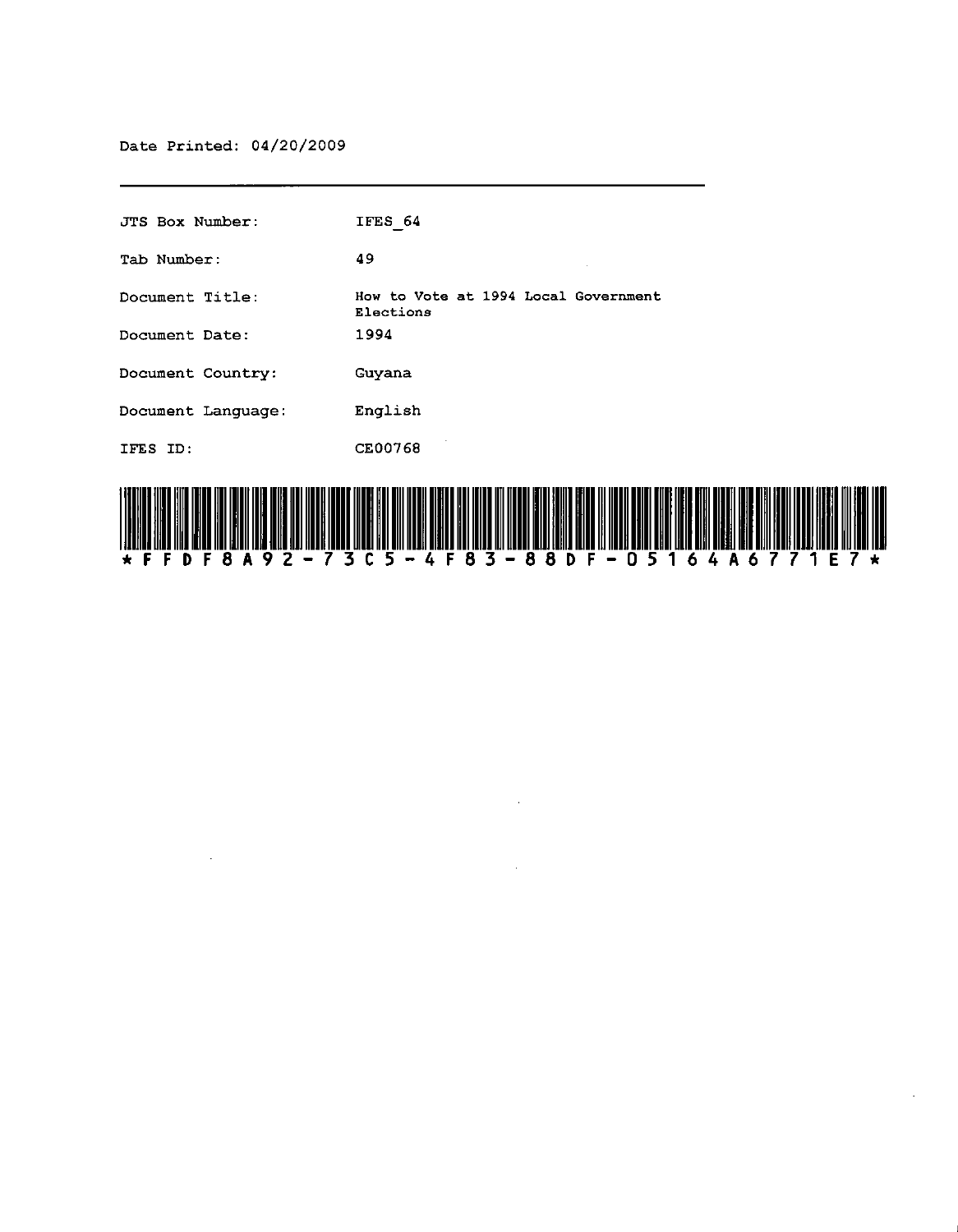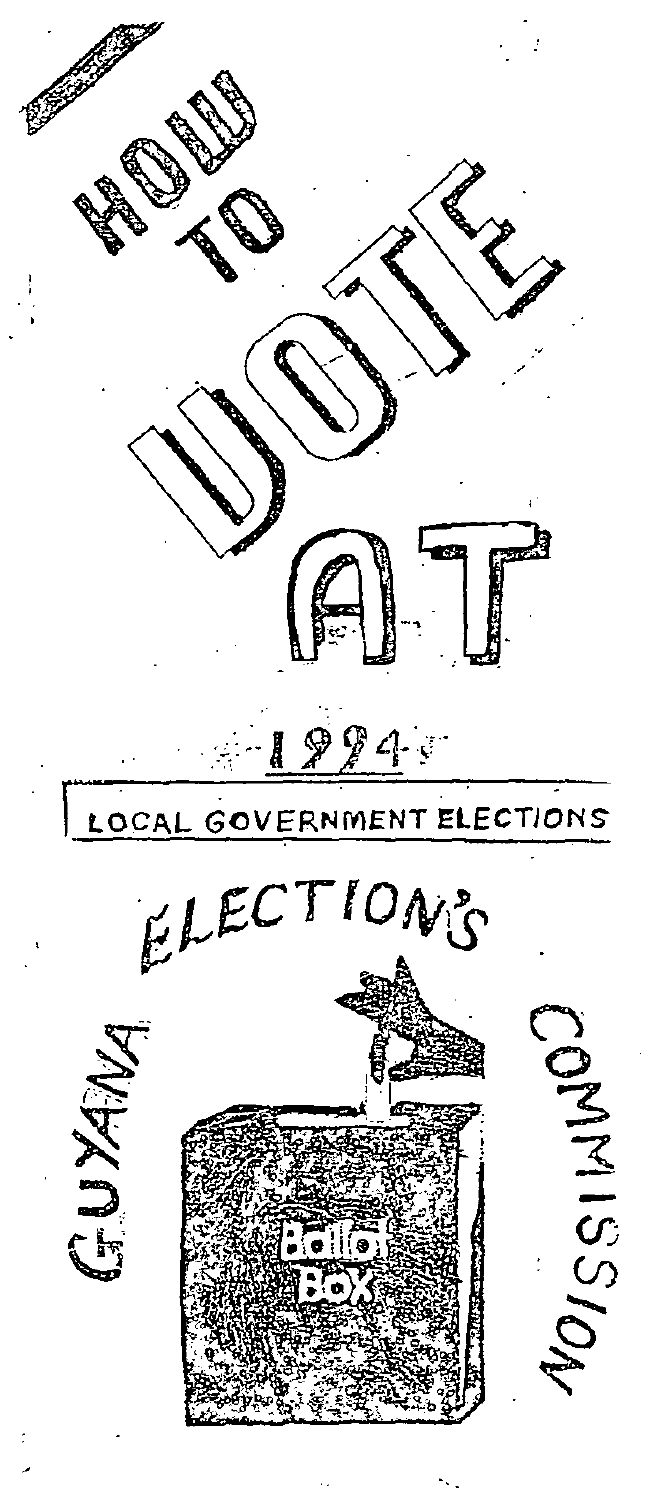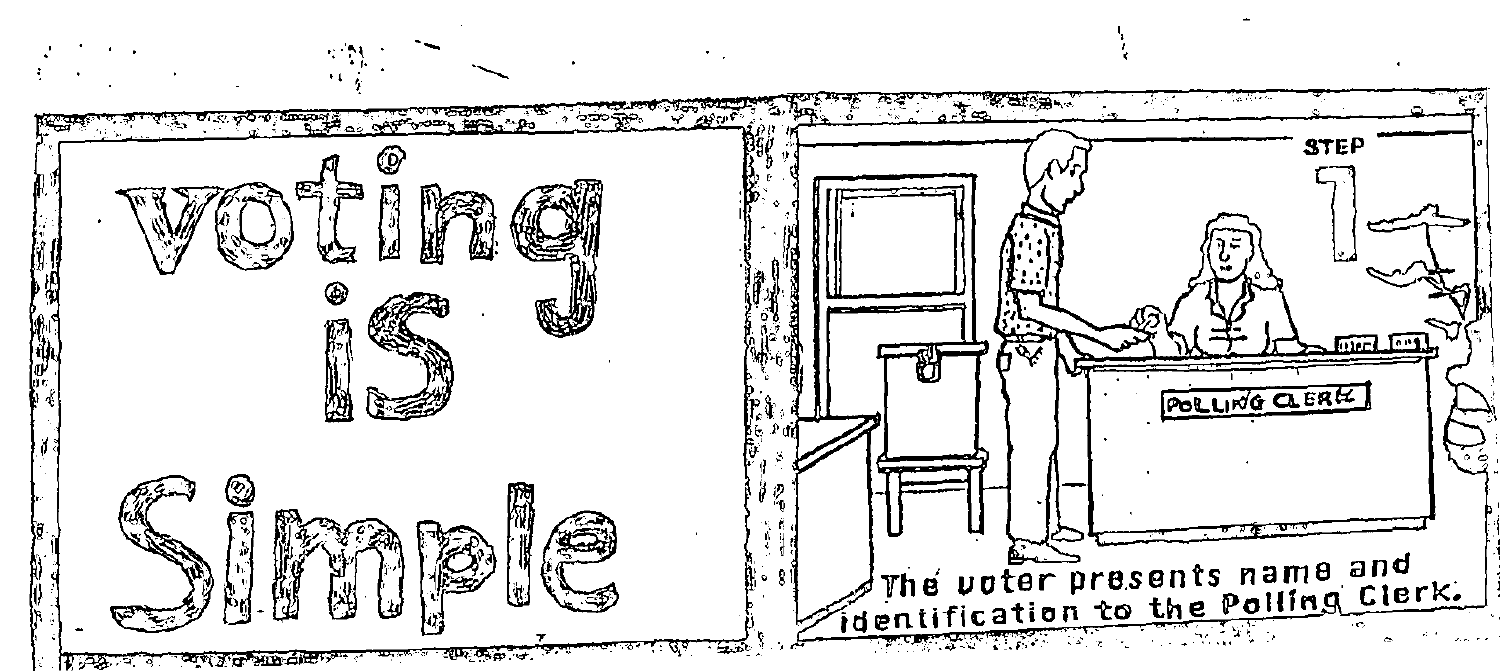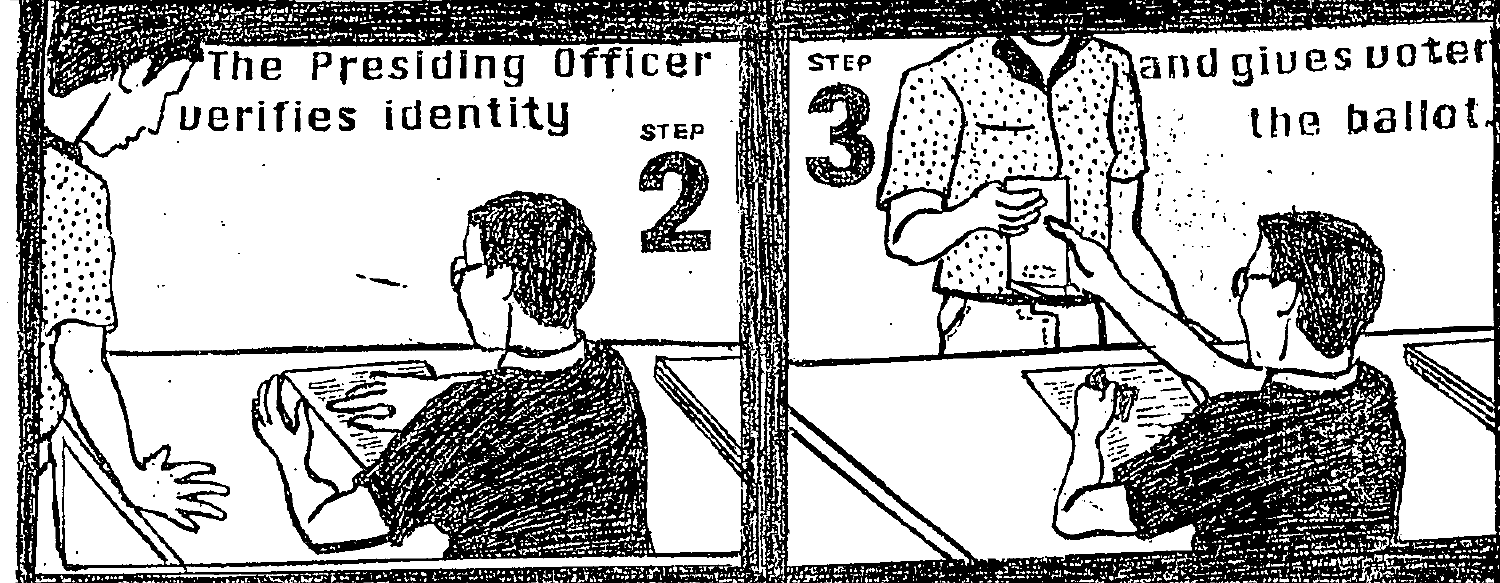The unterlief STEP The uoter marks the B will note ballot in the CLUBS<br>Candidate's List *Iprivacy* of the **HEARTS** *<u>fuoting</u>* Condidate 3 Pro booth. DIAMONDS<br>Condidates List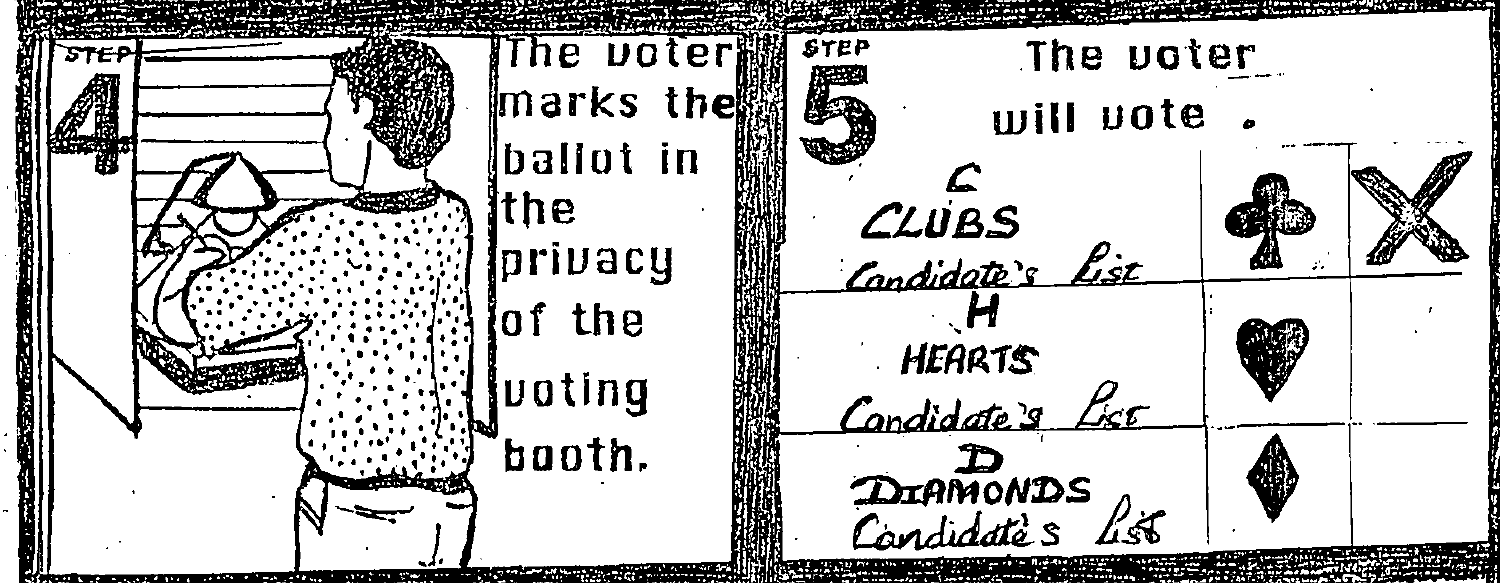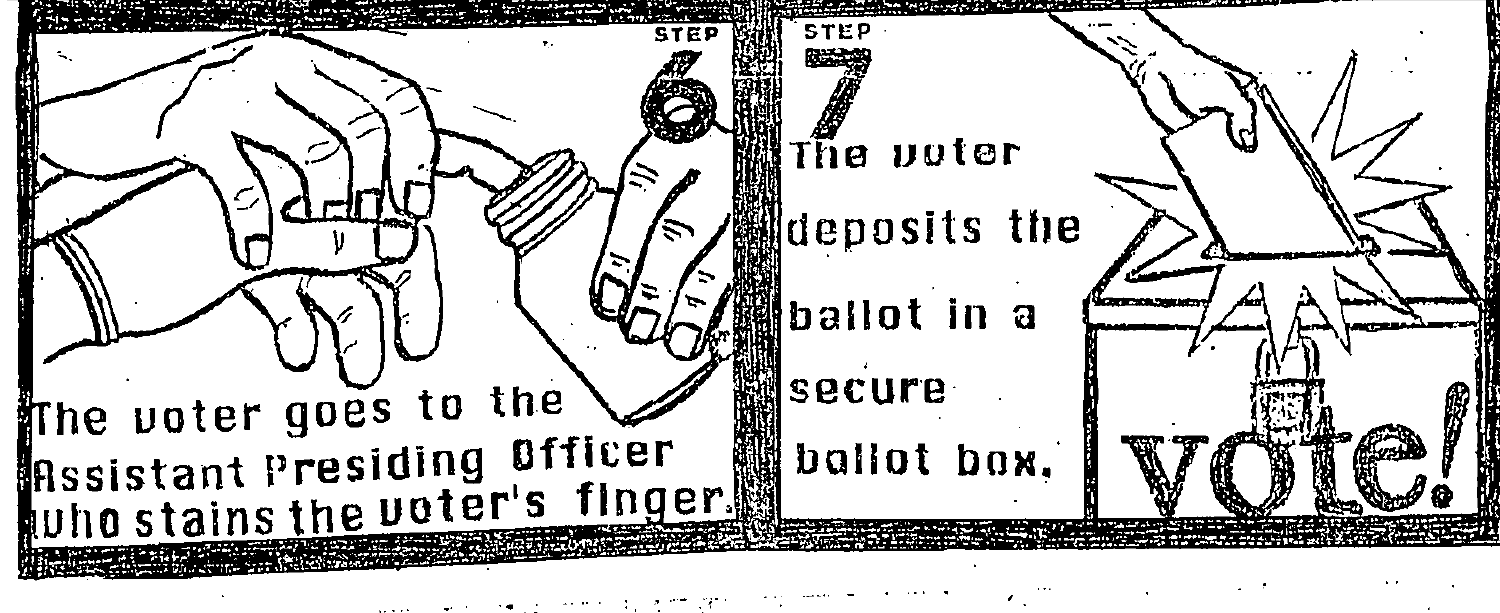COUNTS EVERY VOTE

| Your vote will contribute to the                                                                          |  |
|-----------------------------------------------------------------------------------------------------------|--|
| formation of a Neighbourhood, Town or                                                                     |  |
| City Council                                                                                              |  |
| Councils have the power to:-.                                                                             |  |
| 1 - Levy rates and taxes on buildings                                                                     |  |
| and lots in its area                                                                                      |  |
| 2 - Utilise and account for such funds                                                                    |  |
| collected as prescribed by Law                                                                            |  |
|                                                                                                           |  |
| 3 - Apply for, and use loans and                                                                          |  |
| grants, in a prescribed manner,                                                                           |  |
| for the benefit of its community.                                                                         |  |
| 4 - Establish, maintain and protect                                                                       |  |
| common pastures, parks and gardens                                                                        |  |
| 5 - Erect and maintain wells and                                                                          |  |
| resevoirs                                                                                                 |  |
| 6 - Organise/productive groups and                                                                        |  |
| co operatives                                                                                             |  |
| 7 - Assist such groups to obtain                                                                          |  |
| . capital                                                                                                 |  |
| 8 - Arrange training in skills and                                                                        |  |
| marketing of articles<br>$\hat{B}$ - Co operate with the relevant<br>d authorities in establishing health |  |
|                                                                                                           |  |
|                                                                                                           |  |
| and educational facilities and                                                                            |  |
| accept the responsibility for their                                                                       |  |
| upkeep and maintenance                                                                                    |  |
| 10 - Maintain such roads and bridges in                                                                   |  |
| its area                                                                                                  |  |
| 11 - Construct and maintain roads and                                                                     |  |
| bridges to facilitate economic                                                                            |  |
| activities of the community                                                                               |  |
| 12 - Settle any petty disputes among                                                                      |  |
|                                                                                                           |  |
| villagers and encourage all to                                                                            |  |
| live in harmony                                                                                           |  |
|                                                                                                           |  |
| Councils with the approval of the                                                                         |  |
| Minister responsible for Local Demo-                                                                      |  |
| cratic Organs may make by-laws in.                                                                        |  |
| relation to:-<br>the contract of the contract of the contract of the contract of the contract of          |  |

 $\frac{1}{1}$ ŧ

- 1 Burial grounds and disposal of the dead including registration of deaths
- 2 Electricity and lighting of roads and streets
- 3 <sup>S</sup>ubdivision, drainage and irragation of land

ż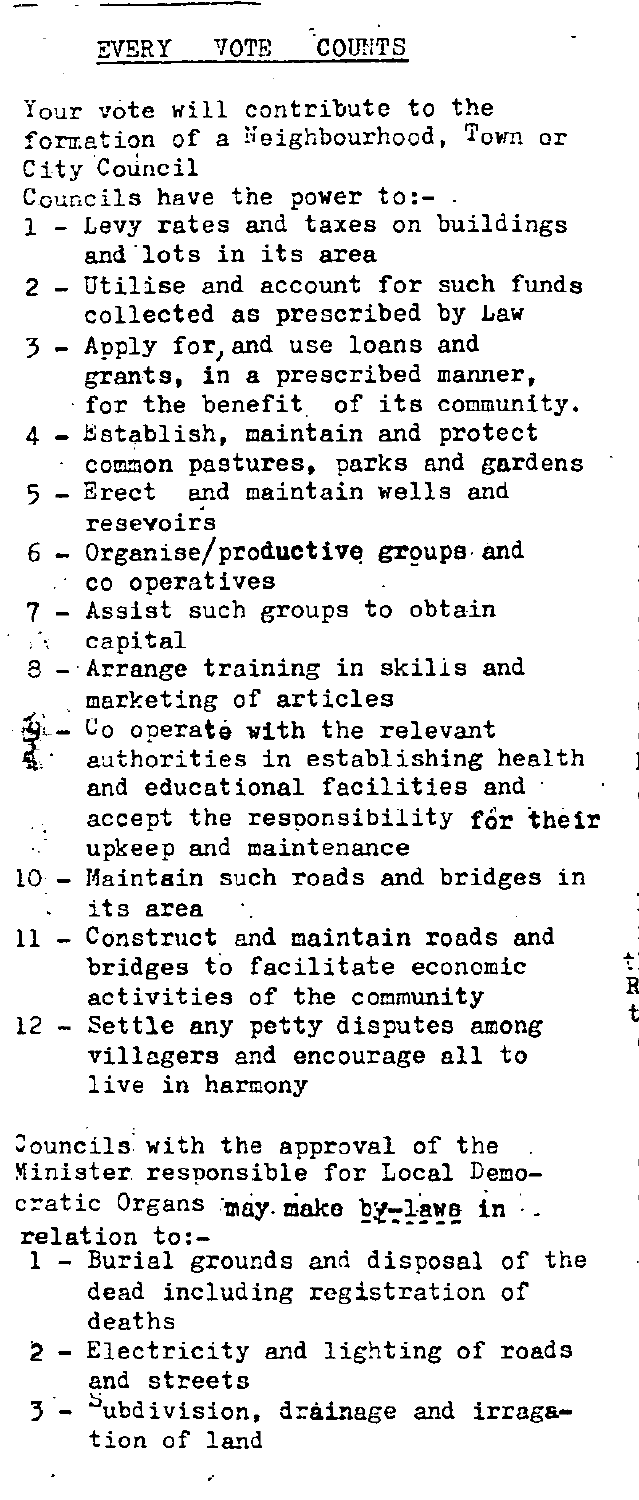- 4 Registration and maintenance of<br>records relating to all assets in the community
- 5 The letting of undivided lands, pastures etc
- 6 Cutting of woods and utilisation of natural resources
- 7 The grazing and straying of live stock
- $8$  The disposal of refuse and general environmental sanitation
- 9 The presevation of wild life and the environment

Â,

ì

10 - The employment and authority of administrative personnel

In the exercise of this, power to make by-laws councils shall be guided by the general policies of the Government and the National objectives as set by the Government and shall devise its programme of activities to ensure consistency with such policies and... objectives.

Each council shall endeavour to cooperate with others and with all socioeconomic institutions in the area.

AFTER YOU WOULD HAVE VOTED

Based on the number of popular votes received, seats will be allocated to the parties/groups that contested.<br>Representatives will name the candidates<br>to take up the seats allocated.

The council at the first sitting will elect it's Cnairman and Vice Chairman for a Neighboruhood Democratic Council and the Mayor and Deputy Mayor for a Town.

The Local Government System is expected. to "create self-reliance, productive and prosperous communities of people who understand the nature of national development and accept individual and collective responsibility for the task.